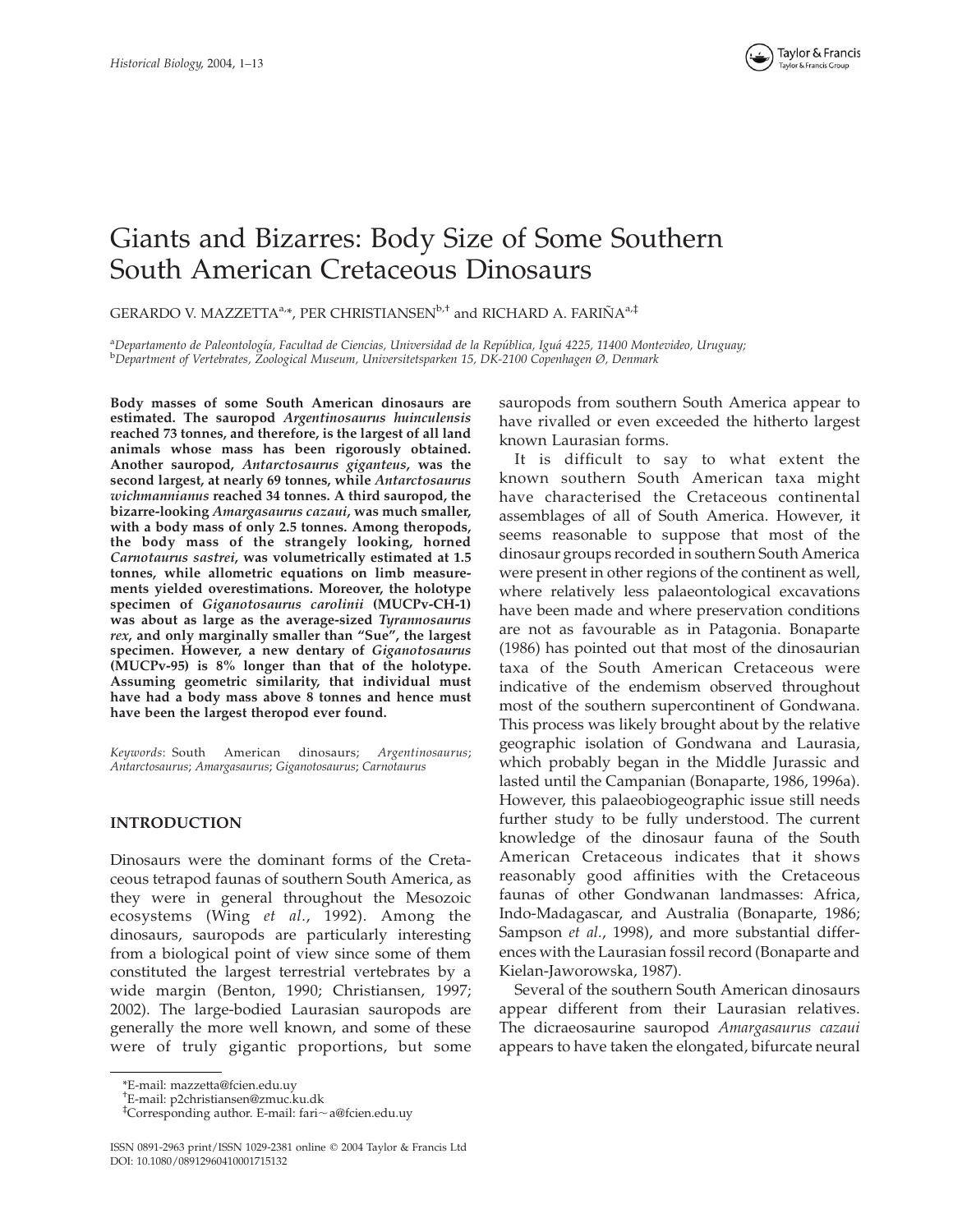spines, common in the neck and anterior dorsal regions of diplodocoids, to extremes, as they resemble large spikes. Among the most interesting forms of titanosaurian sauropods known to date are Argentinosaurus huinculensis, widely regarded as the largest dinosaur hitherto known (Bonaparte and Coria, 1993; Appenzeller, 1994; Paul, 1994, 1997), and Antarctosaurus giganteus, which appears to have been nearly as large. Aspects of the palaeobiology of these giants have not been investigated, nor have rigorous body mass estimates been attempted. Two recent theropod discoveries on Gondwana, although incomplete or fragmentary, appear to have equalled or even exceeded in size to the largest and complete Tyrannosaurus rex, the specimen FMNH PR2081 informally known as "Sue" (Horner and Lessem, 1993). One of them is the predatory dinosaur Carcharodontosaurus saharicus, a species first recognised in 1927 and represented by new material (a skull) discovered in the earliest Late Cretaceous (Cenomanian) of the Kem Kem region of Morocco (Sereno et al., 1996). The other, and probably the largest terrestrial flesh-eater ever found, is Giganotosaurus carolinii, from the mid-Cretaceous (Albian-Cenomanian) of north-western Patagonia, Argentina (Coria and Salgado, 1995; Calvo and Coria, 1998).

Palaeobiological studies of South American dinosaurs are scarce (Casamiquela, 1978; Mazzetta et al., 1998; Blanco and Mazzetta, 2001; Mazzetta and Blanco, 2001). From a biological point of view, many dinosaurian taxa of southern South America are interesting and in need of palaeobiological analysis, particularly the above-mentioned huge titanosaurian sauropods and the large-bodied theropod, as they appear to represent size maxima in dinosaur evolution. In this paper, we address the estimation of their body size to provide a basis for further palaeobiological studies related to locomotion and other palaeoecological issues. Additionally, some bizarre Patagonian dinosaurs like the small sauropod A. cazaui and the moderately-sized theropod Carnotaurus sastrei are also included as they are specimens constituted by nearly complete skeletons.

# MATERIALS AND METHODS

### Included Taxa

An incomplete femur attributed to A. huinculensis (labelled MLP-DP 46-VIII-21-3), and skeletal material belonging to its holotype (PVPH-1) and also to the holotype of another titanosaurian sauropod, A. giganteus (MLP 23-316), were used for this study.<sup>1</sup> The mentioned material is housed at the exhibition of the Museo de La Plata, Argentina, except for the holotype of A. huinculensis, which is exhibited at the Museo Municipal "Carmen Funes" of Plaza Huincul, Neuquén, Argentina. Additionally, the principal hindlimb bones of Antarctosaurus wichmannianus were included. The latter material was collected in Chubut, Argentina (Huene, 1929), but presently is housed at the Field Museum of Natural History in Chicago. At present it appears uncertain if A. wichmannianus is a different species from A. giganteus, but in this paper they are treated as two species (the impressive size difference may be considered another indication that they represent two species). The femur (FMNH P13019) and associated tibia (FMNH P13020) are not from the same hindlimb (the femur is a right side bone, unlike the tibia) but were found together, indicating that they must have belonged to the same animal. This is further corroborated by the fact that the size and proportions appear right for one individual, and since the texture and colour of the two bones is identical. Although the bones are of gigantic dimensions they clearly belong to an individual distinctly smaller than the colossal A. giganteus (the length of the femur in MLP 23-316 is 2350 mm compared to 1855 mm in FMNH P13019).

The skeletal cast of A. cazaui, mounted at the exhibition of the Museo Argentino de Ciencias Naturales "Bernardino Rivadavia", Buenos Aires, Argentina, and additional material housed at the same institution, labelled MACN-N 15 (holotype), were also used in the analyses. Additionally, limb bone measurements of the holotype specimen of C. sastrei (MACN-CH 894) published by Bonaparte et al. (1990), and measurements on appendicular bones of the disarticulated holotype specimen of G. carolinii (MUCPv-CH-1), were also considered.

All the species studied here were found in Patagonia, Argentina. A. giganteus is from the Río Neuquén Formation, Early Cenomanian, Neuquén Province (north-western Patagonia) (Huene, 1929), and A. cazaui (Fig. 1) is from the La Amarga Formation, Late Neocomian, Neuquén Province (Salgado and Bonaparte, 1991). A. huinculensis and G. carolinii are both from the Río Limay Formation, mid-Cretaceous (Albian-Cenomanian), Neuquén Province (Bonaparte and Coria, 1993; Coria and Salgado, 1995), while the other theropod included in the study, C. sastrei (Fig. 2), was collected

<sup>&</sup>lt;sup>1</sup>Institutional abbreviations: CN, Zoology Museum, Copenhagen University; FMNH, Field Museum of Natural History, Chicago, USA; HMN, Museum für Naturkunde der Humboldt Universität, Berlin, Germany; MACN, Museo Argentino de Ciencias Naturales "Bernardino Rivadavia", Buenos Aires, Argentina; MLP-DP (and also MLP), Departamento Científico de Paleontología de Vertebrados of the Museo de La Plata, La Plata, Argentina; MUCPv-CH, Museo de Geología y Paleontología de la Universidad Nacional del Comahue, Paleontología de Vertebrados, El Chocón collection, Neuquén, Argentina; PVPH, Museo Municipal "Carmen Funes", Plaza Huincul, Neuquén, Argentina.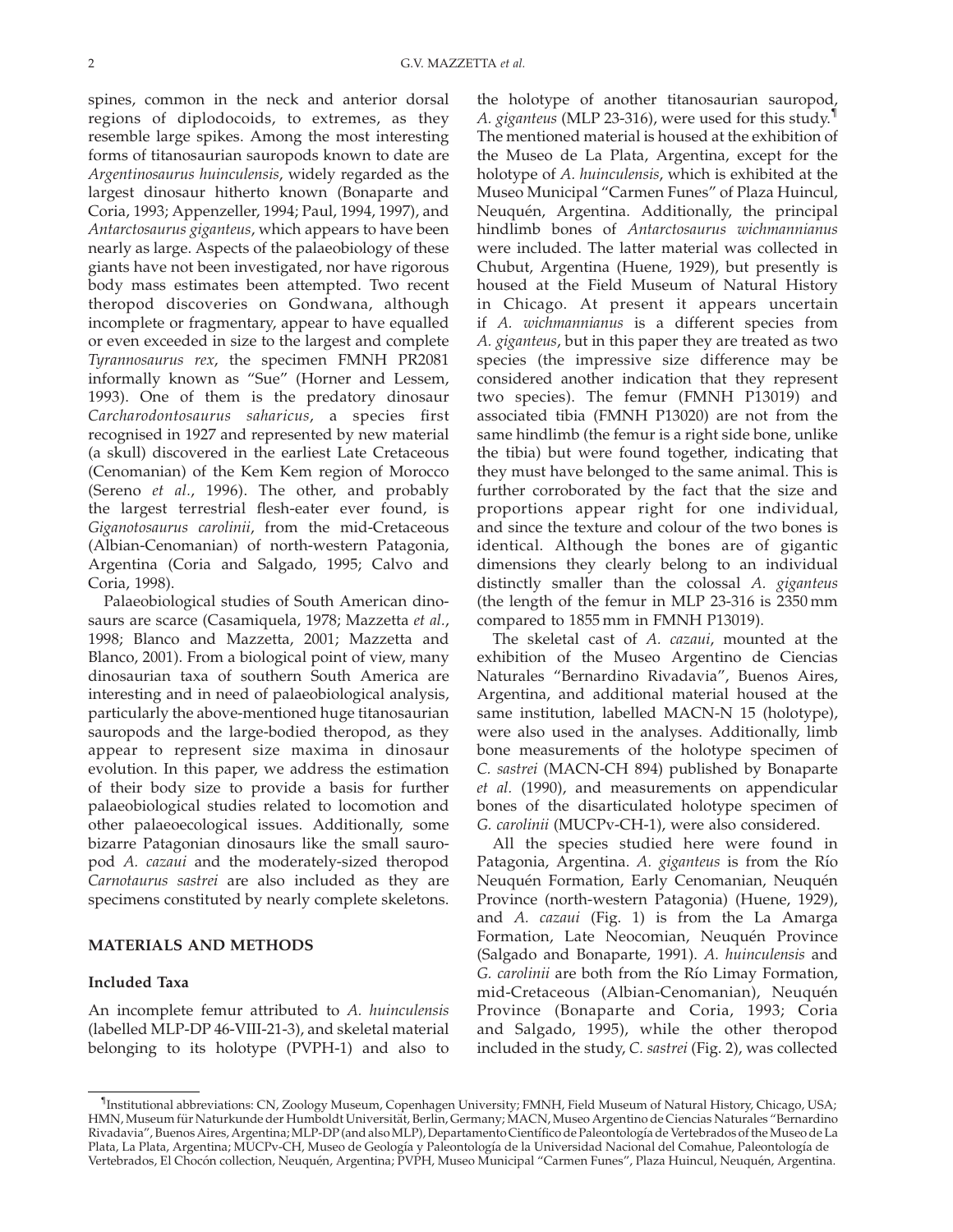

FIGURE 1 Amargasaurus cazaui. Reconstruction of the skeleton. From Salgado and Bonaparte (1991).

from northern Chubut Province (Bonaparte, 1985; Bonaparte et al., 1990). It was formerly believed to be from the Albian-Cenomanian Gorro Frigio Formation but later was referred to the lower section of La Colonia Formation, Late Cretaceous (Campanian-Maastrichtian) of Patagonia (Ardolino and Delpino, 1987).

#### Estimation of Body Mass

The body mass of the sauropod A. cazaui was estimated by 3-D mathematical slicing (Henderson, 1999). For this purpose the width and height of its body (taking as reference its life-sized skeletal cast) was measured at regular intervals from the snout to the tip of the tail. Each pair of measurements was subsequently treated as the larger and lesser diameters of an ellipse. The outer surfaces between successive ellipses were smoothed to have a continuous outline of the body. Limb masses were calculated separately, and limbs were assumed to be cylinders. Following Alexander (1985), an overall density of  $1000 \text{ kg m}^{-3}$  was assumed for the body of Amargasaurus. Little difference is obtained considering a body density of  $950 \text{ kg m}^{-3}$ , as for the sauropods in Table I.

Unfortunately, the available skeletal material of the sauropods A. huinculensis and Antarctosaurus spp. (and the G. carolinii) is too fragmentary for a reliable model reconstruction to be made. Those sauropods are titanosaurs (e.g. Novas, 1997b; Salgado et al., 1997a), which were the dominant sauropods in the Late Cretaceous (Upchurch, 1995). Although the detailed anatomy of the titanosaurs includes a great number of apomorphies compared to more archaic sauropods (Salgado et al., 1997a,b), the overall body outline appears rather plesiomorphic for a sauropod, with rather long, but robust limbs (e.g. Borsuk-Bialynicka, 1977; Salgado et al., 1997a; Wilson and Sereno, 1998), forelimbs not apomorphically shortened relative to the hindlimbs as in the diplodocoids, and lacking the apomorphically elongated neck and very elongated tail of these taxa with up to 82 caudal vertebrae (Christiansen, 1996). The few known fairly complete titanosaurs (e.g. Saltasaurus loricatus) appear to have been rather stoutly built with moderately long necks and tails, which has influenced popular reconstructions of Argentinosaurus (e.g. Appenzeller, 1994; Bonaparte, 1996b: p. 142). Giganotosaurus is a basal tetanurine theropod and most analyses indicate that it is a carnosaur (sensu Gauthier, 1986). It is most frequently placed alongside the almost equally



FIGURE 2 Carnotaurus sastrei. Reconstruction of the skeleton. From Bonaparte et al. (1990).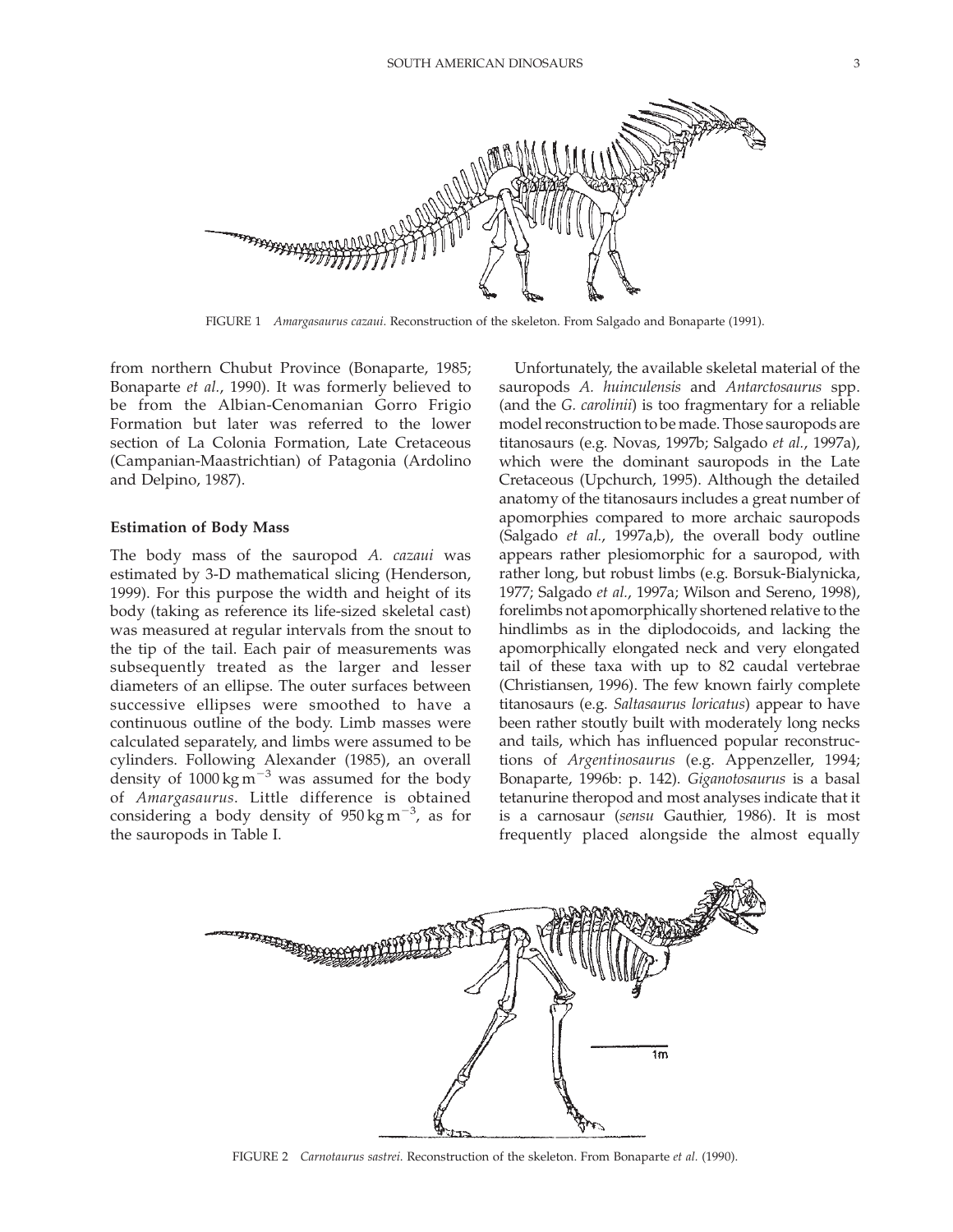|                                | Overall length (m) | Body mass (kg) | Bone dimensions |      |      |                 |     |                          |         |
|--------------------------------|--------------------|----------------|-----------------|------|------|-----------------|-----|--------------------------|---------|
| Species                        |                    |                | fl              | tl   | fil  | fw              | fp  | tp                       | va      |
| Amargasaurus cazauı            | 9.1                | 2600           | 1050            | 640  | 640  | 284             | 440 | $\overline{\phantom{0}}$ | 11,651  |
| Apatosaurus louisae            | 22.8               | 20,600         | 1785            | 1115 | 1175 | 536             | 832 | 531                      | 64,128  |
| Brachiosaurus brancai          | 21.8               | 39,500         | 2028            | 1120 | 1190 | 590             | 945 | 518                      | 148,597 |
| Camarasaurus supremus          | 13.8               | 9300           | 1341            | 824  | 818  | 423             | 542 | 404                      | 44,748  |
| Cetiosaurus oxoniensis         | 16.5               | 15,900         | 1660            | 974  | -    | 471             | 715 | 416                      |         |
| Dicraeosaurus hansemanni       | 14.2               | 5700           | 1220            | 760  | 750  | 313             | 521 | 335                      | 14,833  |
| Diplodocus carnegiei           | 25.6               | 16,000         | 1540            | 1010 | 1050 | 412             | 589 | 356                      | 43,004  |
| Euhelopus zdanskyi             | 10.5               | 3800           | 955             | 602  | 618  | 261             | 400 | 264                      | 12,441  |
| Haplocanthosaurus priscus      | 14.8               | 12,800         | 1275            |      | -    | 309             | 531 | -                        | 20,548  |
| Mamenchisaurus hochuanensis    | 20.4               | 15,100         | 1275            | 860  | 865  | 380             | 621 | 331                      | 61,850  |
| Omeisaurus tianfuensis         | 20.2               | 9800           | 1215            | 855  | 860  | 331             | 526 | 432                      |         |
| Opisthocoelicaudia skarzynskii | 11.3               | 8400           | 1395            | 810  | 830  | 430             | 644 | 424                      | 26,507  |
| Shunosaurus lii                | 9.9                | 3600           | 865             | 660  | 655  | $\qquad \qquad$ | 393 | 291                      |         |

TABLE I Overall lengths, model-based body masses, and bone dimensions for a set of selected sauropods

The body mass values shown were recalculated from Christiansen (1997), except for the cases of Euhelopus, Haplocanthosaurus, Opisthocoelicaudia (data taken from Paul, 1997), and Amargasaurus (datum calculated for this paper). Abbreviations: fl, length of the femur; tl, length of the tibia; fil, length of the fibula; fw, distal width of the femur across the condyles; fp, midshaft perimeter of the femur; tp, midshaft perimeter of the tibia; and va, cross-sectional area of the centrum of the second dorsal vertebra. All bone dimensions are in mm, except va (in mm<sup>2</sup>).

massive African Carcharodontosaurus in the Carcharodontosauridae (Sereno et al., 1996), a taxon widely regarded as the sister taxon to the Allosauridae (Sereno et al., 1996; Hutchinson and Padian, 1997; Novas, 1997b).

A number of Model II, Reduced Major Axis (RMA) or geometric mean regression analyses were performed (see Ricker, 1984, and Sokal and Rohlf, 1995 for computational background) in order to predict the body masses of Argentinosaurus and Antarctosaurus from measurements taken on their rather scarce skeletal remains (Fig. 3). Those analyses were performed on a log-transformed (base-10) database consisting of model-based body mass estimates and measurements of bone dimensions (such as lengths of the femur, tibia, and fibula, distal width of the femur across the condyles, midshaft perimeter of the tibia, and crosssectional area of the centrum of the second dorsal vertebra) in an array of 13 other sauropods listed in Table I. Clearly, both kinds of variables (that is, body mass and bone dimensions) are subject to measurement error as well as inherent, biological variability, thus requiring a Model II regression analysis (Sokal and Rohlf, 1995). Moreover, a geometric mean regression line is justifiable for prediction purposes when, as in this case, the sample (data) was withdrawn from a bivariate population whose frequency distribution is unknown.

The goodness of fit of the linear regression analysis was evaluated considering the correlation coefficient. A simple average (arithmetic mean) was



FIGURE 3 Two sample graphs (A, log body mass vs. log femur length and B, log body mass vs. log femur length cross sectional area of posterior articulating face of second dorsal vertebra), each showing the scatter of points on which a regression in Table II is based, the calculated regression line, and the predicted body masses of Argentinosaurus huinculensis and Antarctosaurus wichmannianus.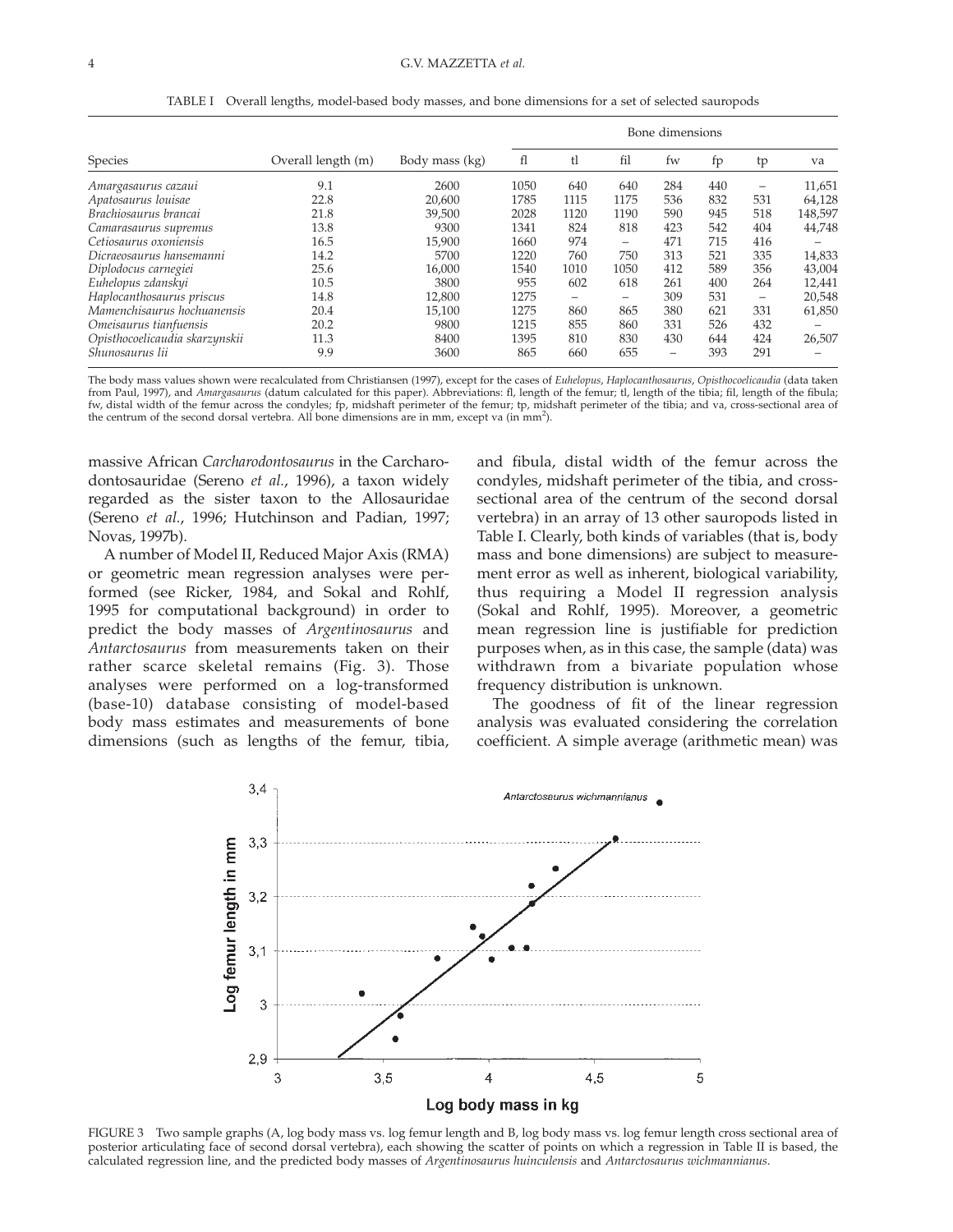computed to estimate the body mass of the Patagonian sauropods taking into account the different body masses predicted by each equation.

The 13 sauropod species included in Table I represent a wide phylogenetic spectrum and their body masses had been found by weighing scale models in air and water in the case of Apatosaurus, Brachiosaurus, Camarasaurus, Cetiosaurus, Dicraeosaurus, Diplodocus, Mamenchisaurus, Omeisaurus and Shunosaurus (data from Christiansen, 1997). Commercially available models (see, e.g. Alexander, 1985, 1989) were avoided, as they are proportionally incorrect (Paul, 1997; Christiansen, 1997, 2000). However, the values from Christiansen (1997) were recalculated using a slightly higher overall density (950 kg m $^{-3}$ ), as the 900 kg m $^{-3}$ used in that paper may be slightly too low. Most neosauropods have extensively pneumatised vertebrae, particularly the cervicals, which would tend to lower overall density. However, these animals are also very large, implying a proportionally greater amount of skeletal tissue (Christiansen, 2002), particularly appendicular skeletal tissue, and consequently, they should have had a higher overall density.

The body masses of Euhelopus, Haplocanthosaurus, and Opisthocoelicaudia were taken from Paul (1997). These were obtained from plasticine scale models, following a skeletal restoration. The body mass of Amargasaurus was also included in the database (see Table I) and its corresponding value was calculated by 3-D mathematical slicing (Henderson, 1999), as noted above. The right femur of the skeletal mount of Brachiosaurus brancai (HMN SII) consists of the original material proximally and distally (Janensch, 1950). Consequently, only the measurement corresponding to the distal part of the femur was included in the database. The diaphysis is lacking, and thus, the bone length is not available. Instead, the length of the femur of B. altithorax (FMNH 25107) was used, though this specimen appears to have been subequal in size to HMN SII (Paul, 1988; Christiansen, 1997).

Several of the dorsal vertebrae included in the holotype of Argentinosaurus appear rather well preserved (Bonaparte and Coria, 1993), which allowed the estimation of its body mass from regressions on the cross-sectional area of the centrum of the second dorsal vertebra. At present only the femoral diaphysis of Argentinosaurus is available (from the specimen MLP-DP 46-VIII-21-3), although a colossal femur (topotype) has also been referred to this species (Bonaparte, 1996b). Unfortunately, the latter specimen, which is exhibited at the Museo Municipal "Carmen Funes", has been anteroposteriorly compressed in fossilization, making it rather unreliable for body mass estimation based on its cross-sectional geometry. The "tibia" of the holotype (Bonaparte and Coria, 1993) is clearly not a tibia but a fibula. It lacks both the proportions and anatomical characters of a tibia. The purported "cnemial crest" is merely the anteroproximal expansion common to sauropod fibulae, and the entire bone bears resemblance to the fibulae of other sauropods. Hence, the body mass of Argentinosaurus can also be regressed on its fibular length. Additionally, the fibular length (1550 mm), as well as the femoral midshaft perimeter of the specimen MLP-DP 46-VIII-21-3 (1180 mm), were used for prediction of femoral length in Argentinosaurus. This procedure was used to check the utility of the paratype material to predict the body mass of the holotype specimen. Accordingly, femoral length was regressed on fibular length and also on femoral midshaft perimeter considering the measurements taken on the 13 sauropod species mentioned in Table I plus A. wichmannianus (Table III). The extra measurement taken in  $A$ . wich mannianus was its femoral midshaft perimeter (873 mm).

Finally, multivariate regression analyses for prediction of sauropod body mass were performed on several "independent" variables with the aim of establishing if this technique would result in a better prediction of body mass than would be possible by any single "independent" variable. However, when a biological sample is considered, multivariate regression analysis of a "dependent" variable on a series of "independent" variables will inevitably lead to intercorrelation of the latter ones. Clearly, the proportions of an animal's backbone cannot be uncorrelated with the proportions of its limbs. Hence, tolerance values, eigen values and condition indices of the equation were computed to evaluate the intercorrelation of the "independent" variables. All data values were log-transformed (base 10) prior to statistical (bivariate or multivariate) analyses.

The lengths of the femora, tibiae and fibulae, as well as the midshaft perimeters of the femora and tibiae, were measured with a measuring tape. The distal widths of the femora across the condyles were measured with a large caliper. The crosssectional areas of the centra of the second dorsal vertebrae were estimated from their diameters (dorsoventral and lateromedial) using the standard formula for the area of an ellipse.

The body masses of the theropods Carnotaurus and Giganotosaurus were estimated after the bivariate and multivariate regression equations in Christiansen and Fariña (2004). Those equations were obtained using a database of 16 theropod species, ranging in size from 16.5-kg Ornitholestes to 6300-kg T. rex and comprising a wide phylogenetic sample.

# RESULTS

#### Sauropods

The estimated body mass for A. cazaui was 2600 kg, when a normal vertebrate density of  $1000 \text{ kg m}^{-3}$  is used. The consideration of such a density value is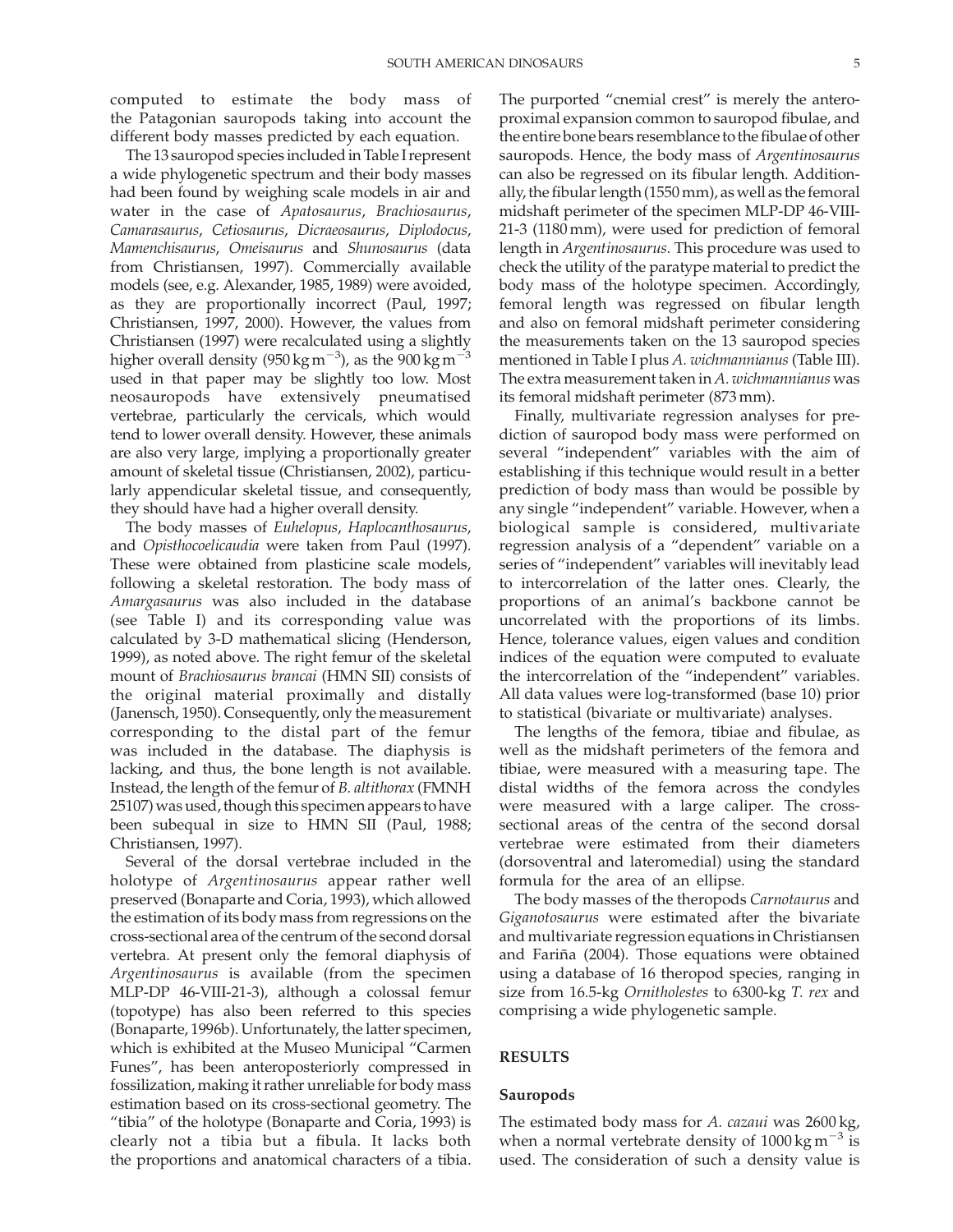suggested by its stoutly built body, which does not show the common excavations (pleurocoels) found in the dorsal vertebrae of other sauropods. That figure is only slightly lowered to 2460 kg if the density assumed for the rest of the sauropods  $(950 \,\mathrm{kg}\,\mathrm{m}^{-3})$  is used.

The rest of the sauropod species studied here are of very large dimensions. Indisputably, the largest dinosaur (and also the largest land animal) that is known from a reasonably complete skeleton is B. brancai. The skeleton of the specimen HMN SII is mounted at the Museum für Naturkunde in Berlin, and major portions of this skeleton can also be viewed (as casts) in the composite mount of B. altithorax at the Field Museum of Natural History in Chicago. The body mass of Brachiosaurus has been greatly exaggerated in many publications (e.g. Colbert, 1962; Norman, 1985; Benton, 1988; Gunga et al., 1995; Christian et al., 1999).

The fragmentary skeletal remains of Argentinosaurus (see Figs. 4 and 5) are distinctly larger than the corresponding parts of Brachiosaurus. For instance, some of its dorsal vertebrae are more than a meter and a half tall (159 cm for the reconstructed first? dorsal) and the fibula is 155 cm long (described as a tibia by Bonaparte and Coria, 1993: Fig. 1), compared to 119 cm in HMN SII. Moreover, the fragmentary femoral diaphysis attributed to Argentinosaurus measures no less than 118 cm in its narrowest cross-sectional perimeter, compared to 94 cm in Brachiosaurus altithorax FMNH 25107 (203 cm long), and 82 cm in the rather slender specimen HMN XVI of B. brancai (211 cm long). Evidently, the body mass of Argentinosaurus was impressive. Some researchers have guessed its mass at close to 100 tonnes (Appenzeller, 1994), and Paul (1997) estimated its mass to be 90 tonnes.

When using a simple geometric scaling with fibular length in Brachiosaurus HMN SII (119 cm), which phylogenetically is the closest to *Argentino*saurus in the database (Table I) (Salgado et al., 1997a; Wilson and Sereno, 1998), a value of 87287 kg is obtained. Camarasaurus is the outgroup to the Titanosauriformes (Brachiosaurus  $+$  Titanosauria) (Salgado et al., 1997a; Wilson and Sereno, 1998) and its overall body shape bears closer resemblance to



FIGURE 4 Cast of a vertebra of the giant sauropod Argentinosaurus huinculensis, as exhibited in the Museo Municipal del Chocón, Neuquén, Argentina (Photograph taken by L. Quagliotto).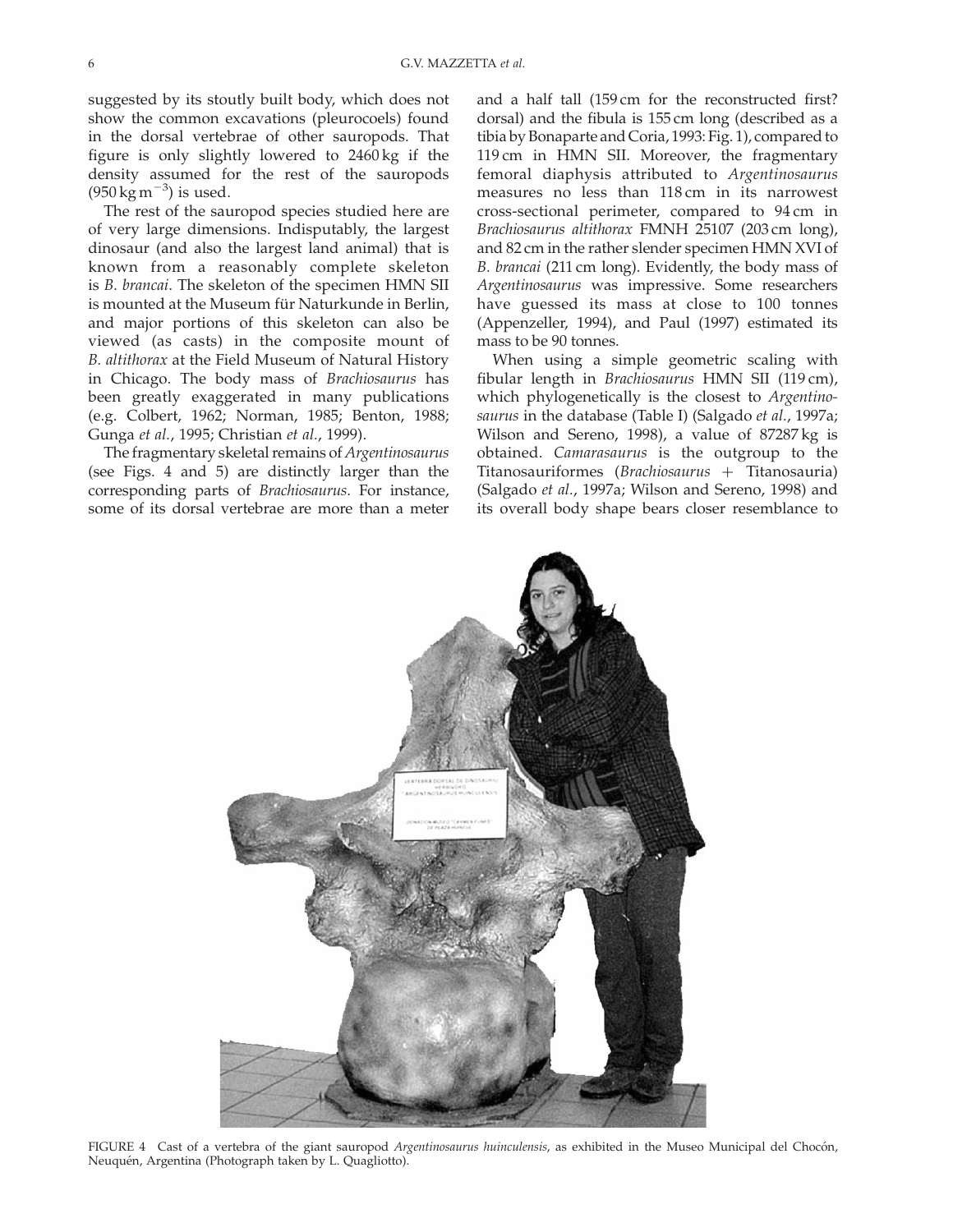

FIGURE 5 Fragment of a huge femur of Argentinosaurus huinculensis, as exhibited in the Museo de La Plata.

those of known titanosaurs. A simple fibular scaling with the present specimen of Camarasaurus supremus (81.8 cm long) predicts a mass of 63273 kg for Argentinosaurus.

More reliable estimates should be obtained with the regression equations included in Table II. According to their correlation coefficients and  $s_v$ , the regressions computed on length of the femur (in a restricted sample without Amargasaurus and Mamenchisaurus), length of the tibia, length of

the fibula, and cross-sectional area of the centrum of the second dorsal vertebra (in a restricted sample without Haplocanthosaurus) constitute the most reliable equations for body mass prediction of all the equations. It should be made clear that, in the cases of Antarctosaurus and Argentinosaurus, we had to extrapolate beyond the range of our observational data to estimate the body masses of these huge sauropods.

The femoral length of Argentinosaurus predicted with the regressions on femoral midshaft perimeter and also fibular length are 2525, 2486, and 2659 mm, from equations 1, 2, and 3, respectively (Table III). When its average is computed, the final length estimate is 2557 mm. All of the above predicted lengths are highly similar, and are also nearly identical to Bonaparte's (1996b) length measurement for the complete femur referred to Argentinosaurus (250 cm). Thus, those values are within 2% of the length measured on that femur, which is considered a validation of the reliability of such predictions. On the other hand, those predictions indicate that the femoral fragment MLP-DP 46-VIII-21-3 and the complete femur belongs to individuals of the same size than the holotype. Consequently, the femoral midshaft perimeter measured in the former specimen and the femoral length measured in the latter were also used to estimate the body mass of Argentinosaurus.

Unfortunately, the length of the tibia and the distal width of the femur cannot be used to predict the body mass of Argentinosaurus (its tibiae were not found and the femur assigned to this species is distorted, as mentioned earlier). Hence, the body mass of Argentinosaurus has been computed from six regression equations, where the predicted values range from 60 to 88 tonnes (Table IV). When the average body mass is calculated, the result obtained is approximately 71 tonnes.

The multivariate regression equation of body mass on the length of the fibula and the crosssectional area of the centrum of the second

TABLE II Bivariate (geometric mean) regression equations of log-transformed (base-10) data for prediction of body mass in sauropods

| Equation |                      | $\boldsymbol{n}$ | $\log u \pm 95\%$ CI | $v \pm 95\%$ CI   |       |             |
|----------|----------------------|------------------|----------------------|-------------------|-------|-------------|
| (1)      |                      | 13               | $-5.983 \pm 2.780$   | $3.195 \pm 0.891$ | 0.907 | $51.268**$  |
| (2)      | fl*                  |                  | $-4.864 \pm 2.120$   | $2.838 \pm 0.677$ | 0.949 | $80.826**$  |
| (3)      | fw                   | 12               | $-3.589 + 2.882$     | $2.931 \pm 1.116$ | 0.842 | 24.274**    |
| (4)      | $f_{W}$ <sup>1</sup> |                  | $-3.881 \pm 2.593$   | $3.030 \pm 1.000$ | 0.899 | 37.964**    |
| (5)      | tp                   | 13               | $-4.166 \pm 2.291$   | $2.955 \pm 0.830$ | 0.906 | 50.388**    |
| (6)      |                      | 12               | $-7.342 \pm 2.285$   | $3.876 \pm 0.782$ | 0.958 | 111.994**   |
| (7)      | tp                   |                  | $-4.507 \pm 3.829$   | $3.288 \pm 1.483$ | 0.801 | $16.157***$ |
| (8)      | fil                  |                  | $-6.521 \pm 2.255$   | $3.594 \pm 0.771$ | 0.959 | 102.008**   |
| (9)      | va                   | 10               | $-0.438 \pm 1.371$   | $0.980 \pm 0.304$ | 0.925 | $47.303**$  |
| (10)     | va                   | Q                | $-0.532 \pm 1.009$   | $0.994 \pm 0.222$ | 0.968 | $104.657**$ |

v and u are the slope and antilog of the intercept in the regression equations, as log (body mass) =  $v \log X + \log u$ . In all cases, body masses are calculated in kilograms and bone dimensions are considered in millimetres. Abbreviations as in Table I. (\*\*,  $P < 0.001$ ; \*\*\*,  $0.001 < P < 0.01$ ). \*Excluding outliers Amargasaurus and Mamenchisaurus. † Excluding outlier Haplocanthosaurus.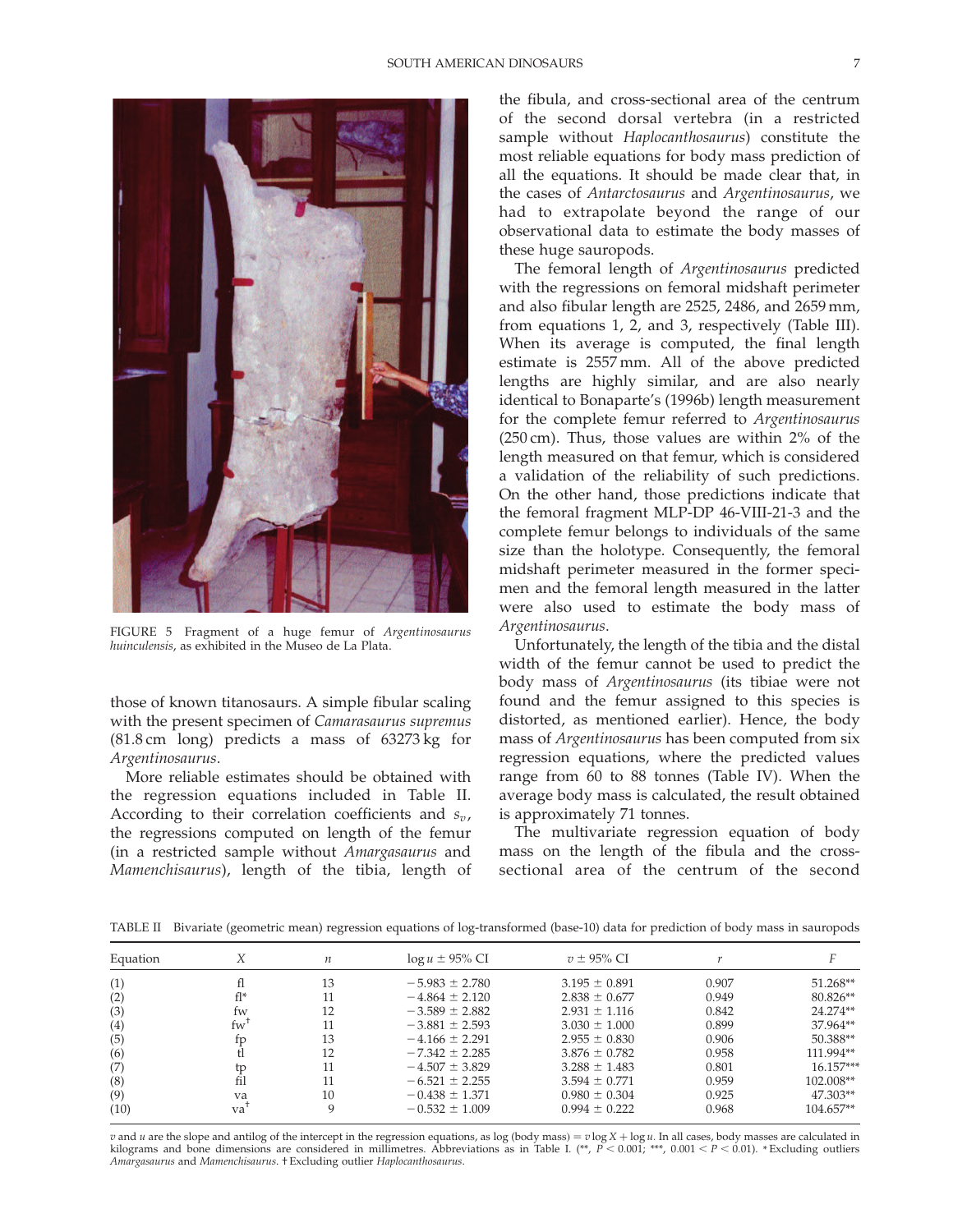| Equation          |     |    | $\log u \pm 95\%$ CI                                         | $v \pm 95\%$ CI                                             |                         |                                       |
|-------------------|-----|----|--------------------------------------------------------------|-------------------------------------------------------------|-------------------------|---------------------------------------|
| (1)<br>(2)<br>(3) | tv' | 14 | $0.616 \pm 0.378$<br>$0.640 \pm 0.305$<br>$-0.107 \pm 0.760$ | $0.907 \pm 0.136$<br>$0.897 \pm 0.110$<br>$1.107 \pm 0.260$ | 0.971<br>0.983<br>0.950 | 197.937***<br>310.375***<br>83.827*** |

TABLE III Bivariate (geometric mean) regression equations of log-transformed (base-10) data for prediction of femoral length in Argentinosaurus

All bone dimensions are considered in millimeters. Abbreviations as in Table I. (\*\*\*,  $P < 0.001$ ). \* Excluding outlier Diplodocus.

dorsal vertebra is:

 $log(body mass) = -3.226 \pm 2.460 + 1.562$ 

 $\pm$ 1.298 (log fibular length)

+ $0.581 \pm 0.362$  (log vertebral area)

where body mass is calculated in kilograms, and the bone measures, fibular length and vertebral area, are expressed in mm and mm<sup>2</sup>, respectively ( $R = 0.986$ ;  $F = 104.358$ ;  $P < 0.001$ ). As expected the tolerance values, eigen values and condition index indicated substantial intercorrelation of the "independent" variables (condition index up to 142 and tolerance values of 0.201), but this is probably unavoidable in a biological sample where multiple measures are taken on the same animal. However, the partial regression coefficients are significant (two-tailed t-tests yield P values of 0.029 and 0.009, for the coefficients of fibular length and vertebral area, respectively), so redundancy of the selected predictor variables can be ruled out.

The multivariate equation mentioned above predicts a body mass of 72936 kg for Argentinosaurus. As the multivariate regression analysis not only has a higher correlation coefficient than any of the bivariate analyses, but also incorporates more anatomical dimensions (i.e. more information), we consider the latter value of 73 tonnes as the most likely and will use this figure in further discussion.

Antarctosaurus was also an enormous sauropod (Fig. 6). Two complete femora of the largest

TABLE IV Computed body masses of Argentinosaurus huinculensis and Antarctosaurus wichmannianus. Numbered equations are those defined in Table II

| Species          | Equation used | Body mass (kg) |
|------------------|---------------|----------------|
| A. huinculensis  | (1)           | 74,717         |
|                  | (2)           | 60,166         |
|                  | (5)           | 81,548         |
|                  | (8)           | 88,115         |
|                  | (9)           | 63,158         |
|                  | (10)          | 60,432         |
| A. wichmannianus | (1)           | 28,798         |
|                  | (2)           | 25,797         |
|                  | (3)           | 35,790         |
|                  | (4)           | 34,419         |
|                  | (5)           | 33,473         |
|                  | (6)           | 47,611         |
|                  |               | 30,182         |

species, A. giganteus, are known. It seems, however, to have been smaller than Argentinosaurus, but clearly larger than Brachiosaurus. A simple geometric scaling of femoral and tibial lengths of the smaller species A. wichmannianus (measurements taken on specimens FMNH P13019 and FMNH P13020, respectively) to the specimen of C. supremus (Table I) yields body mass values of 24617 and 33410 kg, respectively. This is roughly comparable to the values obtained with the regression equations from Table II. In those cases, the body masses range from about 26 to almost 48 tonnes (Table IV). Regression equations related to femoral length yielded body masses of nearly 29 tonnes (equation 1) and almost 26 tonnes (equation 2) for



FIGURE 6 Femur of Antarctosaurus giganteus, exhibited in the Museo de La Plata besides a cast of Diplodocus carnegiei .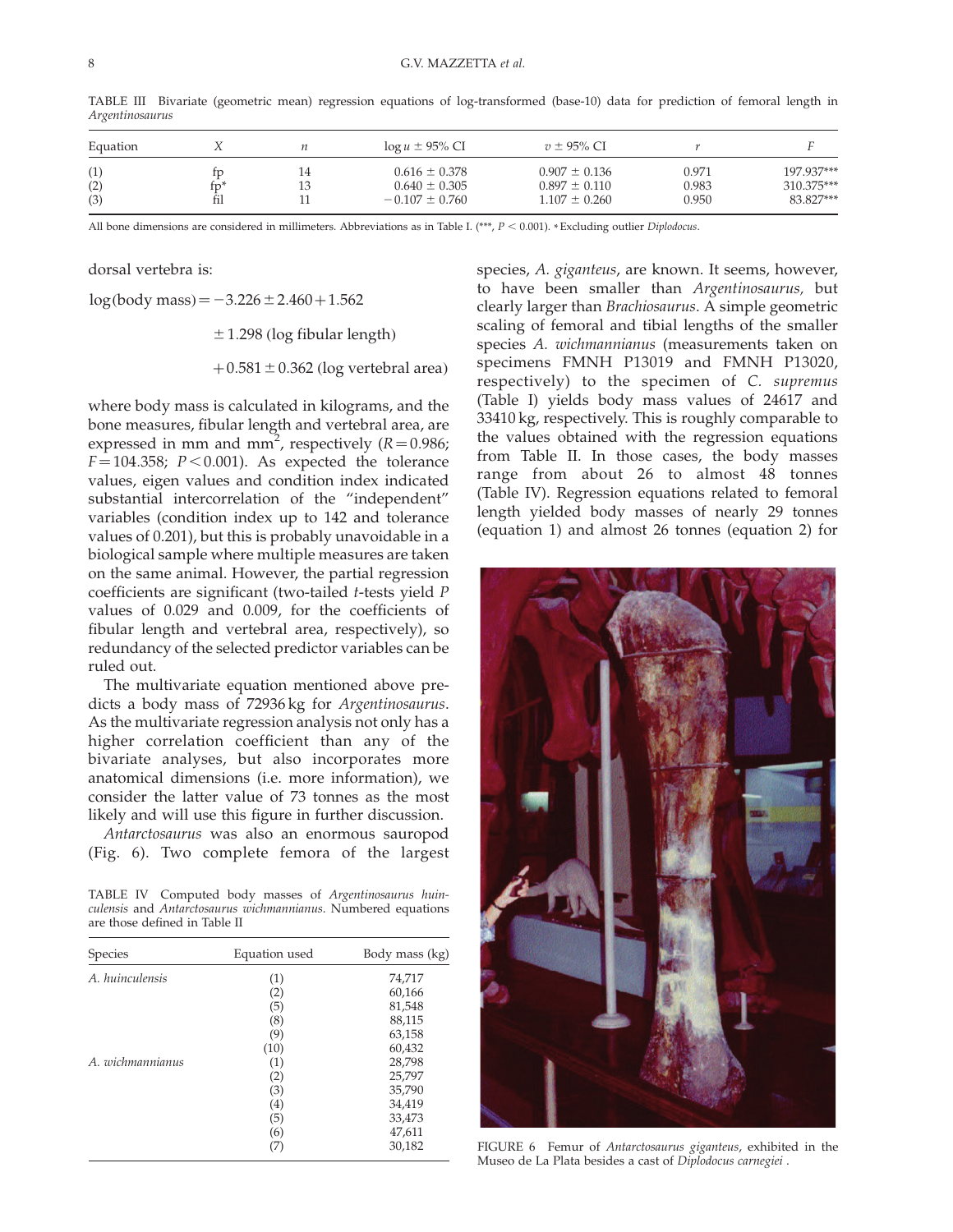A. wichmannianus, which are in the range of the values obtained with the geometric scaling mentioned above. The average of the seven body masses computed in Table IV is almost 34 tonnes.

A number of multivariate analyses were also performed on the bone dimensions of the sauropods from Table I, but these only resulted in marginally higher correlation coefficients compared to the bivariate regression equations in Table II.

The femur of A. wichmannianus (FMNH P13019) is, however, distinctly smaller (1855 mm) than the gigantic femur MLP 23-316 of A. giganteus (2350 mm). Assuming a geometric scaling with the FMNH specimen, which is reasonable since they could even be from the same species, results in a body mass of nearly 69 tonnes for A. giganteus, befitting for the name. Thus, this colossus was evidently not that much smaller than Argentinosaurus.

#### Theropods

A body mass of 1500 kg was estimated for C. sastrei using a volumetric procedure (Mazzetta et al., 1998). Here, its body mass was predicted from the appendicular bone measurements available in Bonaparte et al. (1990), using the regression equations obtained by Christiansen and Fariña (2004) (Table V). The average of the body mass values predicted is approximately 2100 kg and only one of them is about the value obtained through the volumetric estimation, while all the others are above that figure.

The disarticulated cranial bones of G. carolinii do not allow accurate size comparison with T. rex. A comparison between their respective appendicular bones shows that the femur of Giganotosaurus (1.43 m long) is about 5 cm longer than that of "Sue" (FMNH PR2081), although the tibia (1.12 m long) is 8 cm shorter, as is common in more plesiomorphic carnosaurs sensu Gauthier (1986) (see Christiansen and Bonde, 2002). Most bones included in the holotype of Giganotosaurus (MUCPv-CH-1) indicate that this species was at least similar in size to the largest known Tyrannosaurus specimens, or even bigger if one considers the fragmentary dentary specimen MUCPv-95 (Calvo and Coria, 1998). Hence, assuming equal size between the holotype specimen of Giganotosaurus and the robust morph of Tyrannosaurus, a body mass of about 8 tonnes could be considered for the former taking into account reliable body mass estimates for the biggest specimens of Tyrannosaurus (Paul, 1997; Henderson, 1999). On the other hand, assuming geometric similarity with the holotype specimen of Giganotosaurus, a body mass of about 10 tonnes is estimated for the individual corresponding to the specimen MUCPv-95 (the ratio of dentary lengths between them is 0.926, therefore its body mass is  $8 \times 1.08^3 =$ 10:1 tonnes).

However, tyrannosaurids are very apomorphic, and therefore a better comparison should be made with the more plesiomorphic (and much closer related) carnosaurs Allosaurus and Sinraptor (data published in Christiansen, 1998). A simple length comparison between Giganotosaurus and Allosaurus predicts a body mass of 7796 kg using the femur and 5460 kg using the tibia. The latter may not be too reliable since big carnosaurs become more stubby-legged. When compared with the 1700-kg Sinraptor dongi, the body mass predictions for Giganotosaurus are 7196 and 4364 kg, using the lengths of femur and tibia, respectively.

More reliable body mass estimates for Giganotosaurus are shown in Table VI. Those estimates were obtained using the equations derived from the database of theropods cited above (Christiansen and Fariña, 2004). The average of bivariate equations is 5604 kg, but it includes a very low value predicted from the distal lateromedial diameter of the femur (2369 kg). If this outlier is excluded, the average amounts to 6143 kg. Multivariate equations, on the other hand, yielded an average of 6510 kg. Four equations yielded very low body mass estimates (between 3828 and 4418 kg), while two others produced very high estimates (9268 and 10,709 kg). If the four lower values in Table VI are excluded, the average is 6846 kg, while if the two higher values are not taken into account, the average is 6278 kg. Finally, the average without the six outliers is 6604 kg.

TABLE V Body mass estimates for Carnotaurus sastrei. Predictions based on bivariate and multivariate regression equations (Christiansen and Fariña, 2004). (Bone measurements are from Bonaparte et al., 1990)

| Bone dimension (kg)                                                                | Measurement (mm) | Body mass |
|------------------------------------------------------------------------------------|------------------|-----------|
| Femoral length                                                                     | 1030             | 2626      |
| Femoral midshaft anteroposterior diameter                                          | $\sim$ 100       | 1795      |
| Femoral midshaft lateromedial diameter                                             | $\sim$ 100       |           |
| Femoral distal lateromedial diameter                                               | 197.5            | 1488      |
| Tibial midshaft anteroposterior diameter                                           | 70               |           |
| Femoral length and Femoral midshaft lateromedial diameter                          |                  | 2415      |
| Femoral length and Femoral distal lateromedial diameter                            |                  | 2361      |
| Femoral length and Tibial midshaft anteroposterior diameter                        |                  | 2339      |
| Femoral midshaft anteroposterior diameter and Femoral distal lateromedial diameter |                  | 1696      |
| Average                                                                            |                  | 2102      |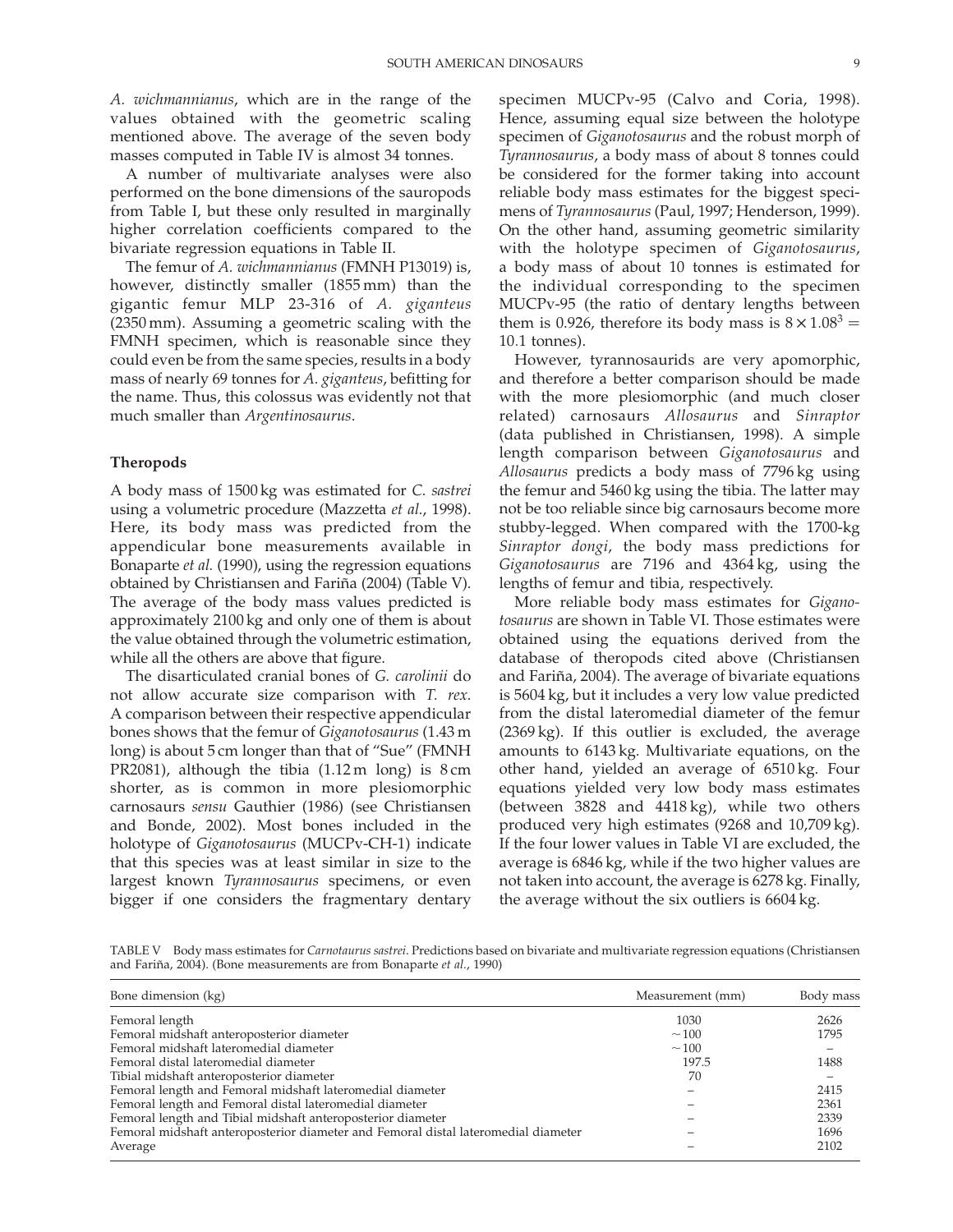TABLE VI Body mass estimates for Giganotosaurus carolinii. Predictions based on bivariate and multivariate regression equations (Christiansen and Fariña, 2004)

| Bone dimension                                                                        | Body mass (kg) |
|---------------------------------------------------------------------------------------|----------------|
| Bivariate analyses:                                                                   |                |
| Femoral length                                                                        | 7532           |
| Femoral midshaft perimeter                                                            | 6167           |
| Femoral midshaft anteroposterior diameter                                             | 6220           |
| Femoral distal lateromedial diameter                                                  | 2369*          |
| Tibial midshaft perimeter                                                             | 6704           |
| Tibial distal lateromedial diameter<br>Fibular proximal anteroposterior diameter      | 4884<br>5353   |
| Average                                                                               | 5604           |
|                                                                                       |                |
| Multivariate analyses:                                                                |                |
| Femoral length and least perimeter                                                    | 7017           |
| Femoral length and Femoral                                                            | 7204           |
| midshaft lateromedial diameter                                                        |                |
| Femoral length and Femoral                                                            | 6053           |
| distal lateromedial diameter                                                          |                |
| Femoral length and Tibial midshaft<br>perimeter                                       | 7296           |
| Femoral length and Tibial midshaft                                                    | 6885           |
| anteroposterior diameter                                                              |                |
| Femoral length and Tibial midshaft                                                    | 7676           |
| lateromedial diameter                                                                 |                |
| Femoral length and Tibial distal                                                      | 6758           |
| lateromedial diameter                                                                 |                |
| Femoral length and Fibular distal                                                     | 7901           |
| anteroposterior diameter<br>Femoral length and Fibular distal                         | 7955           |
| lateromedial diameter                                                                 |                |
| Femoral midshaft perimeter and                                                        | 5332           |
| Tibial length                                                                         |                |
| Femoral perimeter and Tibial midshaft                                                 | 6581           |
| lateromedial diameter                                                                 |                |
| Femoral midshaft perimeter and                                                        | 5808           |
| Tibial distal lateromedial diameter                                                   |                |
| Femoral midshaft anteroposterior diameter<br>and Femoral distal lateromedial diameter | 4255*          |
| Femoral midshaft anteroposterior diameter                                             | 6439           |
| and Tibial midshaft perimeter                                                         |                |
| Femoral midshaft anteroposterior diameter                                             | 5525           |
| and Tibial midshaft anteroposterior                                                   |                |
| diameter                                                                              |                |
| Femoral midshaft anteroposterior diameter                                             | 5598           |
| and Tibial distal lateromedial diameter<br>Femoral midshaft anteroposterior diameter  | 8470           |
| and Fibular midshaft perimeter                                                        |                |
| Femoral midshaft anteroposterior diameter                                             | 7370           |
| and Fibular midshaft lateromedial                                                     |                |
| diameter                                                                              |                |
| Femoral midshaft anteroposterior diameter                                             | 6451           |
| and Fibular distal anteroposterior                                                    |                |
| diameter                                                                              |                |
| Femoral distal lateromedial diameter                                                  | 4868           |
| and Tibial midshaft perimeter<br>Femoral distal lateromedial diameter                 | 4137*          |
| and Tibial midshaft lateromedial                                                      |                |
| diameter                                                                              |                |
| Tibial length and Fibular midshaft                                                    | 7184           |
| perimeter                                                                             |                |
| Tibial length and Fibular distal                                                      | 4418*          |
| anteroposterior diameter                                                              |                |
| Tibial midshaft perimeter and Fibular<br>midshaft perimeter                           | 7524           |
| Tibial midshaft perimeter and Fibular                                                 | 6898           |
| midshaft lateromedial diameter                                                        |                |
| Tibial midshaft perimeter and Fibular distal                                          | 6404           |
| anteroposterior diameter                                                              |                |
| Tibial midshaft perimeter and Fibular distal                                          | 6259           |
| lateromedial diameter                                                                 |                |
| Tibial midshaft lateromedial diameter                                                 | $10709+$       |
| and Fibular midshaft perimeter                                                        |                |

| TABLE VI – continued |  |
|----------------------|--|
|----------------------|--|

| Bone dimension                                                                              | Body mass (kg) |  |
|---------------------------------------------------------------------------------------------|----------------|--|
| Tibial midshaft lateromedial diameter<br>and Fibular midshaft lateromedial<br>diameter      | $9268^+$       |  |
| Tibial midshaft lateromedial diameter<br>and Fibular distal lateromedial<br>diameter        | 4758           |  |
| Tibial distal lateromedial diameter<br>and Fibular length                                   | 3828*          |  |
| Fibular proximal anteroposterior diameter<br>and Fibular distal anteroposterior<br>diameter | 5500           |  |
| Average                                                                                     |                |  |

\* Too low values. † Too high values.

#### DISCUSSION

#### Sauropods

Gregory (1905) was probably the first to report on body mass prediction in a sauropod. Based on the reconstruction designed by Charles Knight, a model of the skeletal mount of Apatosaurus excelsus was made, and the estimation of its body mass yielded 31 tonnes, clearly due to erroneous body proportions and a very portly design. Errors in model proportions are particularly liable to lead to inflated body mass estimates (Paul, 1997; Christiansen, 2000).

Among those sauropods studied here, Amargasaurus is clearly the smaller. As mentioned above, the estimated body mass of this bizarre-looking, small sauropod was about two and a half tonnes. The other sauropods in this paper are real giants, and must be compared with the largest known dinosaurs ever found. Brachiosaurus has traditionally been considered one of the largest, if not the largest, sauropod known, and for many years this was probably true. However, this is clearly not the case anymore. Colbert (1962) was the first researcher to report on the body mass of Brachiosaurus, but he also used a badly proportioned model. Additionally, he used a wrong scale. Brachiosaurus does not, as reported by Colbert (1962), stand 609 cm at the hips, but rather an estimated height of 540 cm (Paul, 1988), and the scaling error alone would lead to a body mass of 63,400 kg, not the widely cited value of 78,300 kg. More accurate reconstructions predict a body mass for Brachiosaurus of 32 (Paul, 1988; Paul, 1997) to 37 tonnes (Christiansen, 1997). However, note that in the latter paper the body mass is closer to 40 tonnes due to the higher density used in the calculations. Alexander (1989) computed a body mass of 47 tonnes for Brachiosaurus, based on the commercial model from the British Museum (Natural History), which is also proportionally inaccurate (Paul, 1997; Christiansen, 2000). Ironically, the new, lower body mass estimates for Brachiosaurus are very similar to the first estimate of 40 tonnes, based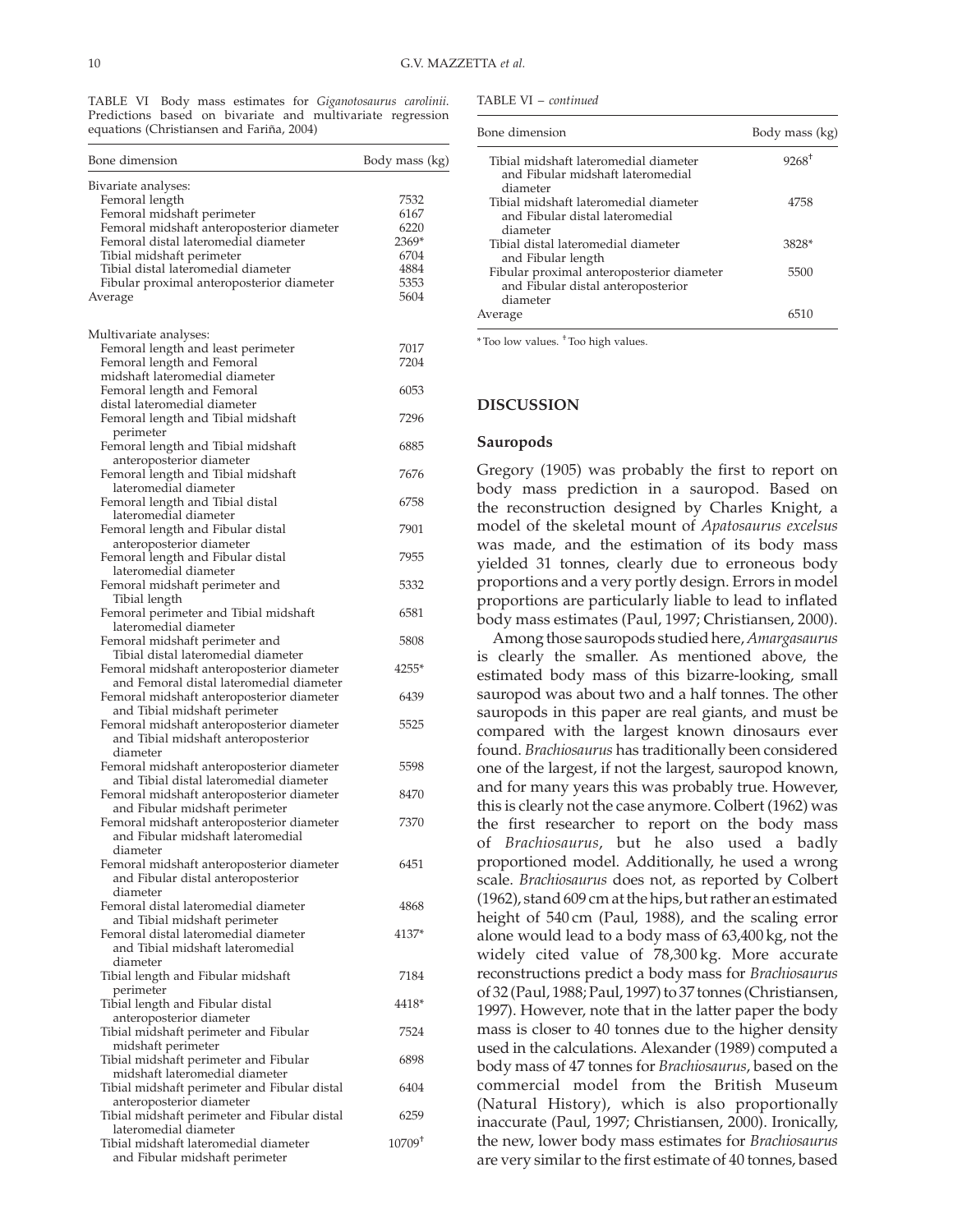simply on Werner Janensch's personal opinion (Janensch, 1938).

Impressive as this undeniably is, Brachiosaurus is, however, clearly not the largest dinosaur known. This title currently befalls to Argentinosaurus. It probably did not, however, reach the figure of 100 tonnes, proposed as the more conservative upper mass limit for a land tetrapod by Hokkanen (1986), unless some specimens were much larger than the holotype. Unfortunately, this cannot be checked until new findings are produced. Other dinosaurs are known, however, that may have approached Argentinosaurus in body mass. "Ultrasauros" (Jensen, 1985) was said to be of extraordinarily colossal dimensions, often credited with a body mass of 100 tonnes or more (e.g. Ostrom, 1978; Benton, 1988; Gillette, 1994). In reality, the scapulocoracoid (250 cm long, not 270 cm as stated in Jensen, 1985) of "Ultrasauros" cannot be shown to be different from those of the genus Brachiosaurus (Curtice and Curtice, 1996), and it could well belong to the type species B. altithorax. It is from a specimen larger than the holotype FMNH 25107, but not by more than around 10 or so tonnes (Paul, 1988; Curtice and Curtice, 1996). It probably had a mass of 45–50 tonnes. Additionally, equally large remains of B. brancai have been known, but clearly not discussed, for nearly a century. The scapula on HMN SII is nearly as large (193 cm, scapulocoracoid 238 cm), and an even larger scapula (203.5 cm) is on exhibition at the Museum für Naturkunde, Berlin (Christiansen, Personal observation). This is as large as that of "Ultrasauros". The reported dorsal vertebra of "Ultrasauros" is not even brachiosaurian but from a diplodocid (Curtice and Curtice, 1996). The type specimen of "Ultrasauros" was not the scapulocoracoid but that large diplodocid dorsal vertebra, now referred to Supersaurus (Britt and Curtice, 1997).

Supersaurus(Jensen, 1985) is a huge diplodocid, and at an estimated body mass of around 50 tonnes it is the largest diplodocid for which there are substantial remains (Paul, 1988, 1997). Seismosaurus halli (Gillette, 1987, 1991) is not as large, and claims of a body length of 50 m (Gillette, 1994) are based on dimensions other than vertebral lengths. Paul (1997) estimated that this animal would have had a body mass of around 30 tonnes, at an overall length of 32–35 m. The only other sauropods which could have been subequal in size to Argentinosaurus are known from only very fragmentary remains. Sauroposeidon proteles is a gigantic brachiosaurid (Wedel et al., 2000a) that appears to have been substantially larger than B. brancai HMN SII. However, it would probably not have had a greater body mass than Argentinosaurus, and Wedel et al. (2000b) suggested that it probably had a mass of 50–60 tonnes, subequal to A. giganteus.

The incomplete vertebra of the diplodocid Amphicoelias fragillimus (Cope, 1878) apparently was of colossal dimensions, indicating an animal potentially larger than even Argentinosaurus (Appenzeller, 1994; Paul, 1994, 1997). However, this vertebra has been lost for more than a century, making its true size and phylogenetic affinities uncertain.

Recently, Smith et al. (2001) described the partial skeleton of Paralititan stromeri, an extremely large titanosaurian sauropod from the Late Cretaceous of the Bahariya Oasis, Egypt. However, and according to these authors, this new species is probably not as large as Argentinosaurus but represents one of the biggest terrestrial vertebrates yet discovered.

Finally, one of the included species in this analysis (A. giganteus) is also one of the largest dinosaurs ever discovered. The huge bones of the holotype have long been regarded as remains of one of the largest of all sauropods known. Paul (1988) estimated its body mass at 40–50 tonnes, but our results indicate that this value is too low. Janensch (1938) noted that its femora were the largest long bones from any known sauropod, and with the exception of the only known complete femur of Argentinosaurus, this still holds true today. However, its femoral length is 235 cm, not 231 cm as given by most previous authors. Van Valen (1969) estimated that A. giganteus had a body mass of around 80 tonnes, based mainly on comparisons with Colbert's (1962) inflated mass of 78 tonnes for Brachiosaurus. As explained earlier, our body mass estimation for A. giganteus yielded a figure of about 69 tonnes, which is intermediate to those pointed out for previous authors.

## Theropods

As mentioned above, a volumetric procedure yielded a body mass estimate of 1500 kg for C. sastrei (Mazzetta et al., 1998). The body mass overestimates obtained here by the usage of allometric equations based on limb bone dimensions may be due to the phylogenetic composition of the database in Christiansen and Fariña (2004), mostly integrated by very advanced forms, such as the very closely related tyrannosaurs and ornithomimids. As a primitive theropod (clade Abelisauridae), Carnotaurus is substantially different in several respects from the more advanced ones (Bonaparte et al., 1990; Novas, 1997a,b). In any event, this discrepancy does not affect the conclusion on its locomotor capabilty proposed by Mazzetta *et al.* (1998). Such a conclusion states that the femoral strength indicator (quantity inversely related to the body mass) of Carnotaurus was high enough to endure strenous activities, suggesting that it may have preyed upon fast-moving, rather small prey.

On the other hand, G. carolinii must have been one of the largest theropods ever found, and even the largest. With a body mass of about six tonnes and a half (when only the predictions based on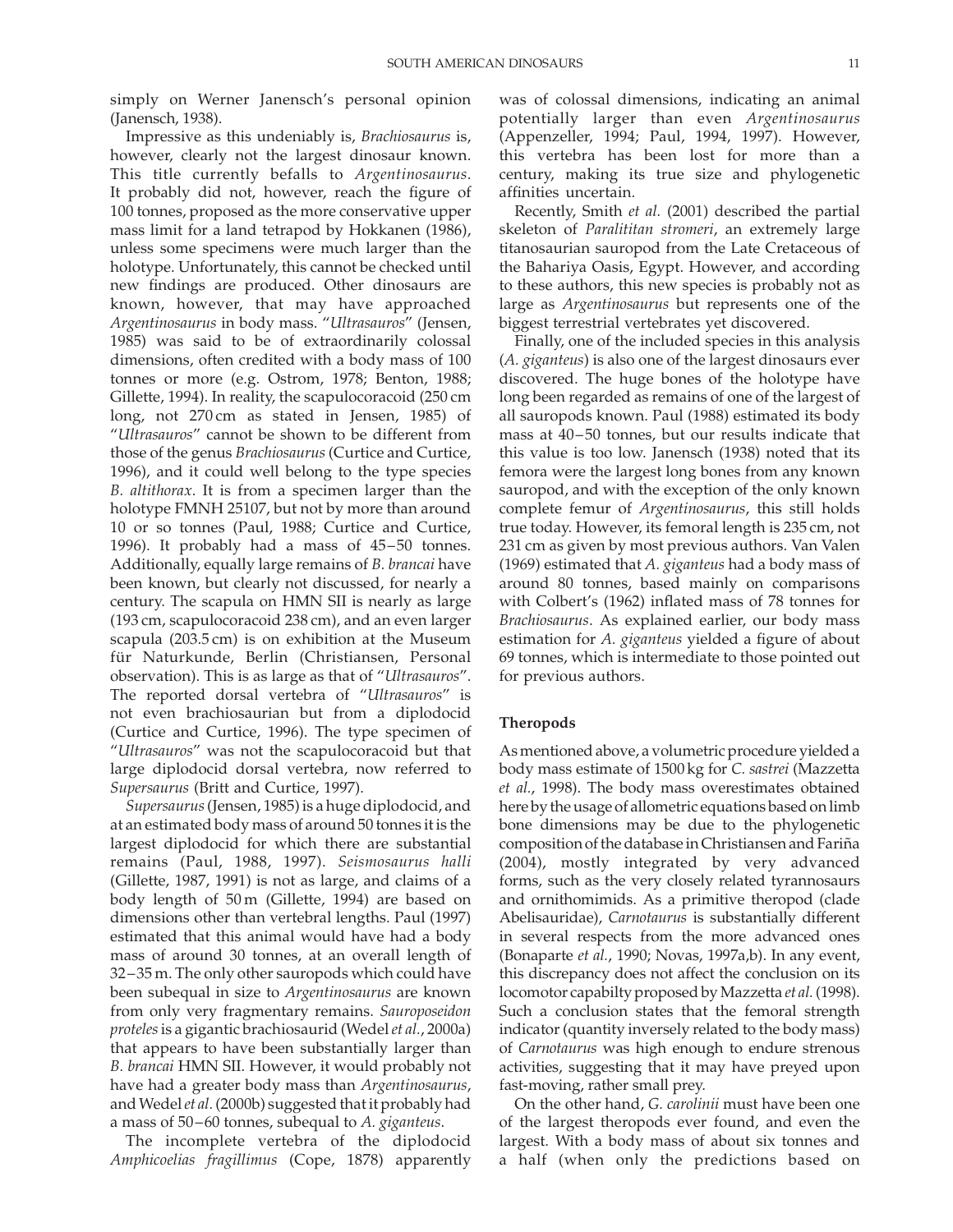the multivariate regression equations are taken into account), its size must have been lower than those corresponding to "Sue", the largest specimen of T. rex. Nevertheless, the individual corresponding to the dentary MUCPv-95 exceeds the size of "Sue", even considering an estimation of its body mass based on a simple geometric scaling with a 6.5-tonnes holotype specimen. In this case, its body mass is  $6.5 \times 1.08^3 = 8.2$  tonnes (since its dentary is 8% longer than that of the holotype, as mentioned above). Hence, with a body mass above 8 tonnes, this individual must have been the largest theropod ever found, as well as the largest terrestrial carnivore of all times.

# Acknowledgements

The authors thanks R.E. Blanco for his assistance during body mass calculation. R.McN. Alexander and P.M. Barrett gave us useful advice and made comments on earlier versions of the manuscript. We are indebted to S.F. Vizcaino and other staff from La Plata Museum, and J.F. Bonaparte from the Museo Argentino de Ciencias Naturales for their help in measuring the specimens. L. Quagliotto kindly provided us with the photographs of Fig. 3. L. Salgado and R.A. Coria warned one of us (G.V.M.) about the possibility that the "tibia" of the holotype of Argentinosaurus was actually a fibula.

# References

- Alexander, R.McN. 1985. Mechanics of posture and gait of some large dinosaurs. Zoological Journal of the Linnean Society 83, 1–25.
- Alexander, R.McN. 1989. Dynamics of Dinosaurs and Other Extinct Giants. Columbia University Press, New York.
- Appenzeller, T. 1994. Argentine dinos vie for heavyweight titles. Science 266, 1805.
- Ardolino, A. and Delpino, D. 1987. Senoniano (continentalmarino), Comarca Nordpatagónica, Provincia del Chubut, Argentina. Actas X Congreso Geológico Argentino 3, 193-196.
- Benton, M.J. 1988. Dinosaurs: An A–Z Guide. Grisewood and Dempsey Ltd., London.
- Benton, M.J. 1990. Evolution of large size. In Briggs, D.E.G. and Crowther, P.R. (eds), Palaeobiology: A Synthesis, pp 147–152. Blackwell Scientific, Oxford.
- Blanco, R.E. and Mazzetta, G.V. 2001. A new approach to evaluate the cursorial ability of the giant theropod Giganotosaurus carolinii. Acta Palaeontologica Polonica 46, 193–202.
- Bonaparte, J.F. 1985. A horned Cretaceous carnosaur from Patagonia. National Geographic Research 1, 149–151.
- Bonaparte, J.F. 1986. History of the terrestrial Cretaceous vertebrates of Gondwana. Actas IV Congreso Argentino de Paleontología y Bioestratigrafía 2, 63-95.
- Bonaparte, J.F. 1996a. Cretaceous tetrapods of Argentina. Münchner Geowissenschaftliche Abhandlungen (A) 30, 73-130.
- Bonaparte, J.F. 1996b. Dinosaurios de América del Sur. Museo Argentino de Ciencias Naturales, Buenos Aires.
- Bonaparte, J.F. and Kielan-Jaworowska, Z. 1987. Late Cretaceous dinosaur and mammal faunas of Laurasia and Gondwana. In Currie, P.J. and Koster, E.H. (eds), Fourth Symposium in Mesozoic Terrestrial Ecosystems, Short papers, pp. 24–29.
- Bonaparte, J.F., Novas, F.E. and Coria, R.A. 1990. Carnotaurus sastrei Bonaparte, the horned, lightly built carnosaur from the Middle Cretaceous of Patagonia. Contributions in Science, Los Angeles County Museum 416, 1–42.
- Bonaparte, J.F. and Coria, R.A. 1993. Un nuevo y gigantesco saurópodo titanosaurio de la Formación Río Limay (Albiano-Cenomaniano) de la Provincia del Neuquén, Argentina. Ameghiniana 30, 271–282.
- Borsuk-Bialynicka, M. 1977. A new camarasaurid sauropod Opisthocoelicaudia skarzynskii gen n., sp. n. from the Upper Cretaceous of Mongolia. Palaeontologia Polonica 37, 1–64.
- Britt, B.B. and Curtice, B.D. 1997. Dry Mesa quarry. In Currie, P.J. and Padian, K. (eds), Encyclopedia of Dinosaurs. Academic Press, San Diego, p 196.
- Calvo, J.O. and Coria, R.A. 1998. New specimen of Giganotosaurus carolinii (Coria and Salgado, 1995), supports it as the largest theropod ever found. In Pérez-Moreno, B.P., Holtz, T.R., Jr., Sanz, J.L. and Moratalla, J.J. (eds), Aspects of Theropod Palaeobiology, Gaia Special Volume, pp. 117–122. Lisbon.
- Casamiquela, R.M. 1978. La zona litoral de la transgresión maastrichtiense en el norte de la Patagonia, Aspectos ecológicos. Ameghiniana 15, 137-148.
- Christian, A., Heinrich, W.-D. and Golder, W. 1999. Posture and mechanics of the forelimbs of Brachiosaurus brancai (Dinosauria: Sauropoda). Mitteilungen aus dem Museum für Naturkunde in Berlin. Geowissenschaftlicher Reihe 2, 63–73.
- Christiansen, P. 1996. The 'whiplash' tail of diplodocid sauropods: Was it really a weapon? In Morales, M. (ed), The Continental Jurassic, pp 51–58. Museum of Northern Arizona, Flagstaff.
- Christiansen, P. 1997. Locomotion in sauropod dinosaurs. Gaia 14, 45–75.
- Christiansen, P. 1998. Strength indicator values of theropod long bones, with comments on limb proportions and cursorial potential. In Pérez-Moreno, B.P., Holtz, T.R., Jr., Sanz, J.L. and Moratalla, J.J. (eds), Aspects of Theropod Palaeobiology, Gaia Special Volume, pp. 241–255, Lisbon.
- Christiansen, P. 2000. Dinosaur biomechanics. In Paul, G.S. (ed) The Scientific American Book of Dinosaurs, pp 64–77. Byron Press Inc., New York.
- Christiansen, P. 2002. Mass allometry of the appendicular skeleton in terrestrial mammals. Journal of Morphology 251, 195–209.
- Christiansen, P. and Bonde, N. 2002. Limb proportions and avian terrestrial locomotion. Journal of Ornithology 143, 356-371.
- Christiansen, P. and Fariña, R.A. 2004. Mass prediction in theropod dinosaurs. Historical Biology.
- Colbert, E.H. 1962. The weights of dinosaurs. American Museum Novitates 2076, 1–16.
- Cope, E.D. 1878. A new species of Amphicoelias. American Naturalist 12, 563–565.
- Coria, R.A. and Salgado, L. 1995. A new giant carnivorous dinosaur from the Cretaceous of Patagonia. Nature 377, 224–226.
- Curtice, B.D. and Curtice, L.J. 1996. Death of a dinosaur—a reevaluation of Ultrasauros macintoshi. Journal of Vertebrate Paleontology 16(Suppl. 3), 29A.
- Gauthier, J.A. 1986. Saurischian monophyly and the origin of birds. Memoirs of the California Academy of Science 8, 1–55.
- Gillette, D.D. 1987. A giant sauropod from the Jackpile SS Member of the Morrison Formation (Upper Jurassic) of New Mexico. Journal of Vertebrate Paleontology 7(Suppl. 3), 16A–17A.
- Gillette, D.D. 1991. Seismosaurus halli, gen. et sp. nov. A new sauropod dinosaur from the Morrison Formation (Upper Jurassic/Lower Cretaceous) of New Mexico. Journal of Vertebrate Paleontology 11, 417–433.
- Gillette, D.D. 1994. Seismosaurus—The Earth Shaker. Columbia University Press, New York.
- Gregory, W.K. 1905. The weight of the Brontosaurus. Science (NS) 22, 572.
- Gunga, H.C., Kirsch, K.A., Baartz, F., Röcker, L., Heinrich, W.-D., Lisowski, W., Weidemann, A. and Albertz, J. 1995. New data on the dimensions of Brachiosaurus brancai and their physiological implications. Naturwissenschaften 82, 190–192.
- Henderson, D.M. 1986. Estimating the masses and centers of mass of extinct animals by 3-D mathematical slicing. Paleobiology 25, 88–106.